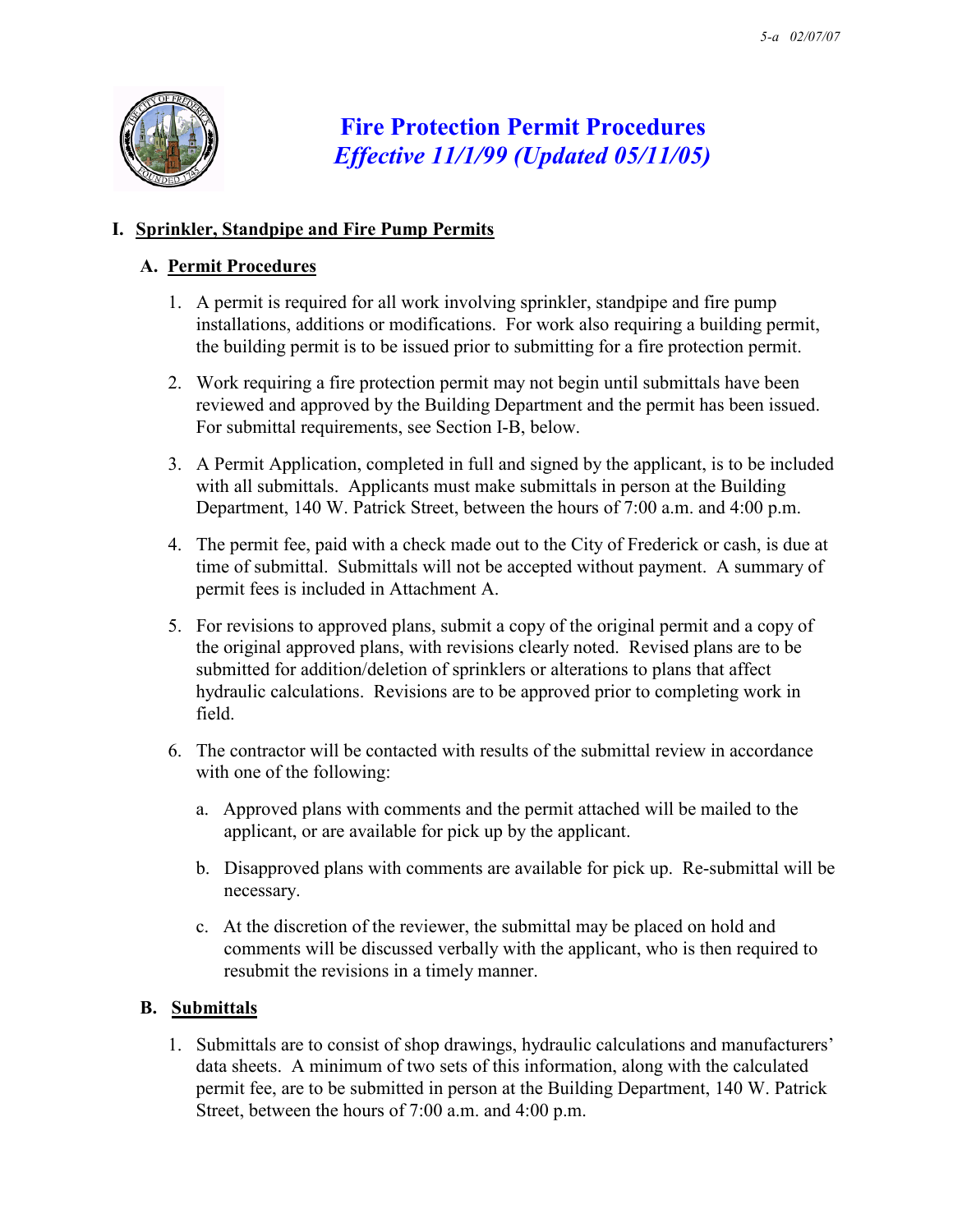- 2. The Building Department will review the submittal for compliance with the City of Frederick Fire Prevention Code and the applicable standards referenced therein. Some of the commonly used standards enforced by the City include:
	- a. NFPA 13, Standard for the Installation of Sprinkler Systems, 2002 edition.
	- b. NFPA 13D, Standard for the Installation of Sprinkler Systems in One- and Two-Family Dwellings and Manufactured Homes, 2002 edition.
	- c. NFPA 13R, Standard for the Installation of Sprinkler Systems in Residential Occupancies up to and Including Four Stories in Height, 2002 edition.
	- d. NFPA 14, Standard for the Installation of Standpipe and Hose Systems, 2003 edition.
	- e. NFPA 20, Standard for the Installation of Centrifugal Fire Pumps, 2003 edition.
- 3. The Building Department will retain one set of the submittal. The other set(s) will be returned to the applicant and must be maintained at the project site, along with a copy of the review comments. Additional sets may be submitted if the contractor needs additional stamped sets for their records and use.
- 4. Submitted shop drawings must be prints, with no handwritten changes.
- 5. Manufacturers' data sheets are to be submitted for each system component, with specific models indicated as proposed for use.
- 6. The submittal is to include the information required by the applicable NFPA standard (e.g., NFPA 13, Chapter 14).
- 7. For complexes such as apartments and townhouses, where typical units/buildings are proposed, it is necessary only to submit plans for the typical arrangements and to provide calculations for the hydraulically remote system/building.

# II. Fire Alarm Permits

# A. Permit Procedures

- 1. A permit is required for all work involving fire alarm system installations, additions or modifications. For work also requiring a building permit, the building permit is to be issued prior to submitting for a fire protection permit.
- 2. Work requiring a fire alarm permit may not begin until submittals have been reviewed and approved by the Building Department and the permit has been issued. For submittal requirements, see Section II-B, below
- 3. A Permit Application, completed in full and signed by the applicant, is to be included with all submittals. Applicants must make submittals in person at the Building Department, 140 W. Patrick Street, between the hours of 7:00 a.m. and 4:00 p.m.
- 4. The permit fee, paid with a check made out to the City of Frederick or cash, is due at time of submittal. Submittals will not be accepted without payment. A summary of permit fees is included in Attachment A.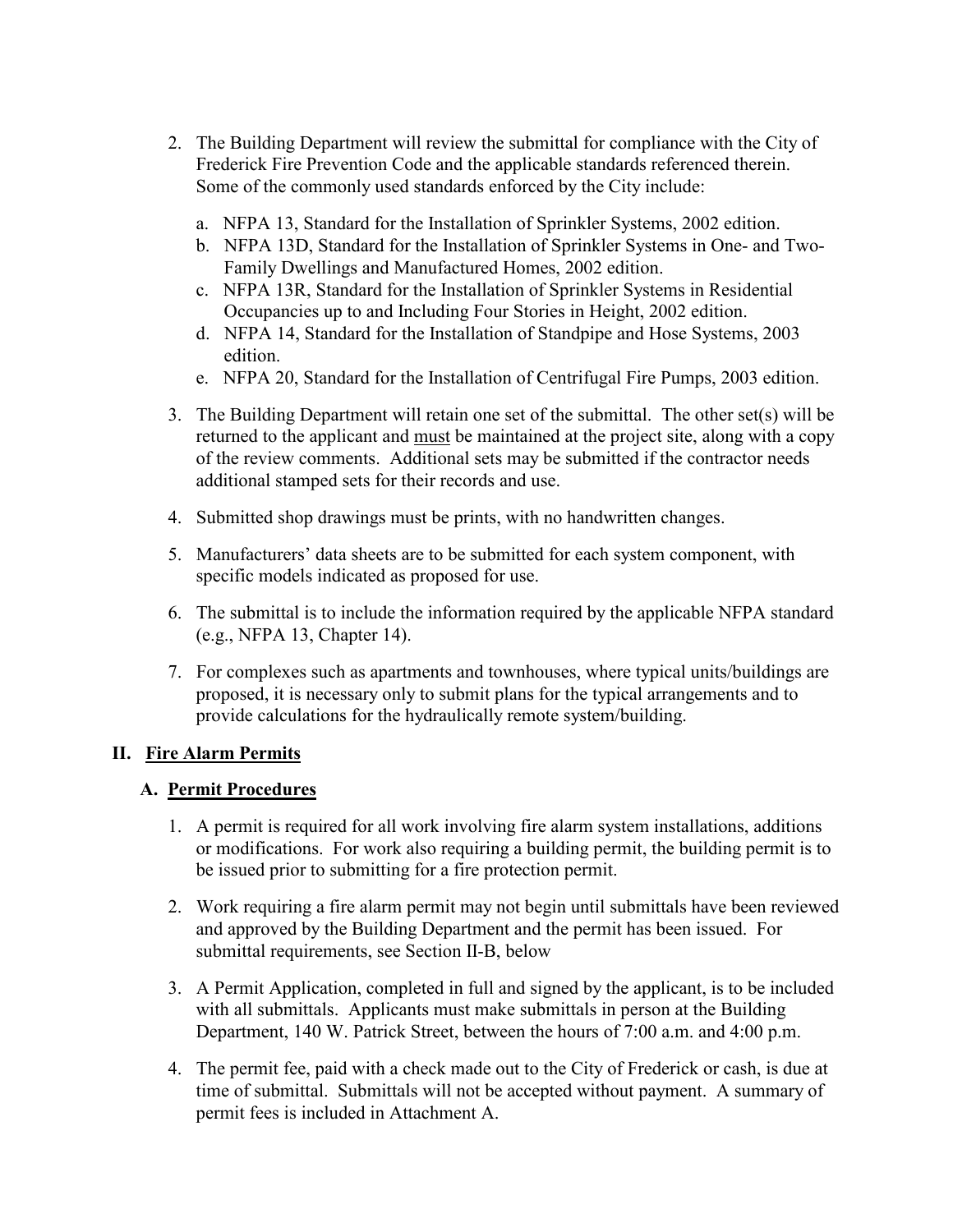- 5. For revisions to approved plans, submit a copy of the original permit and a copy of the original approved plans, with revisions clearly noted. Revised plans are to be submitted for addition/deletion of fire alarm devices. Revisions are to be approved prior to completing work in field.
- 6. The contractor will be contacted with results of the submittal review in accordance with one of the following:
	- a. Approved plans with comments and the permit attached will be mailed to applicant, or are available for pick up by the applicant.
	- b. Disapproved plans with comments are available for pick up. Re-submittal will be necessary.
	- c. At the discretion of the reviewer, the submittal may be placed on hold and comments will be discussed verbally with the applicant, who is then required to resubmit the revisions in a timely manner.

# B. Submittals

- 1. Submittals are to consist of shop drawings, battery and voltage drop calculations and manufacturers' data sheets. A minimum of two sets of this information, along with the calculated permit fee, are to be submitted in person at the Building Department, 140 W. Patrick Street, between the hours of 7:00 a.m. and 4:00 p.m. The submittal is to include the items detailed below.
	- a. Drawings:
		- 1) Project name and address.
		- 2) Project owner's name and address including zip code (tenant for tenant work; building owner for shell work).
		- 3) Building construction permit number
		- 4) Contractor name, address, telephone number and contact person.
		- 5) Symbol and abbreviation key.
		- 6) Device locations.
		- 7) Occupancy of all rooms and areas.
		- 8) Location of all partitions.
		- 9) Fire resistance rating of any walls and doors, and detection associated with door closures where proposed.
		- 10) Smoke partitions, doors, duct penetrations, and associated detection.
		- 11) Submitted shop drawings must be prints, with no handwritten changes, and be of minimum 1/8 in. per ft. scale.
	- b. Manufacturers' Data Sheets:
		- 1) Catalog cut sheets for all equipment to be used. Indicate specific equipment to be used on cut sheets.
		- 2) Existing equipment catalog cut sheets for coordination and to check compatibility (for system additions).
		- 3) System devices provided by others such as duct detectors and door holders.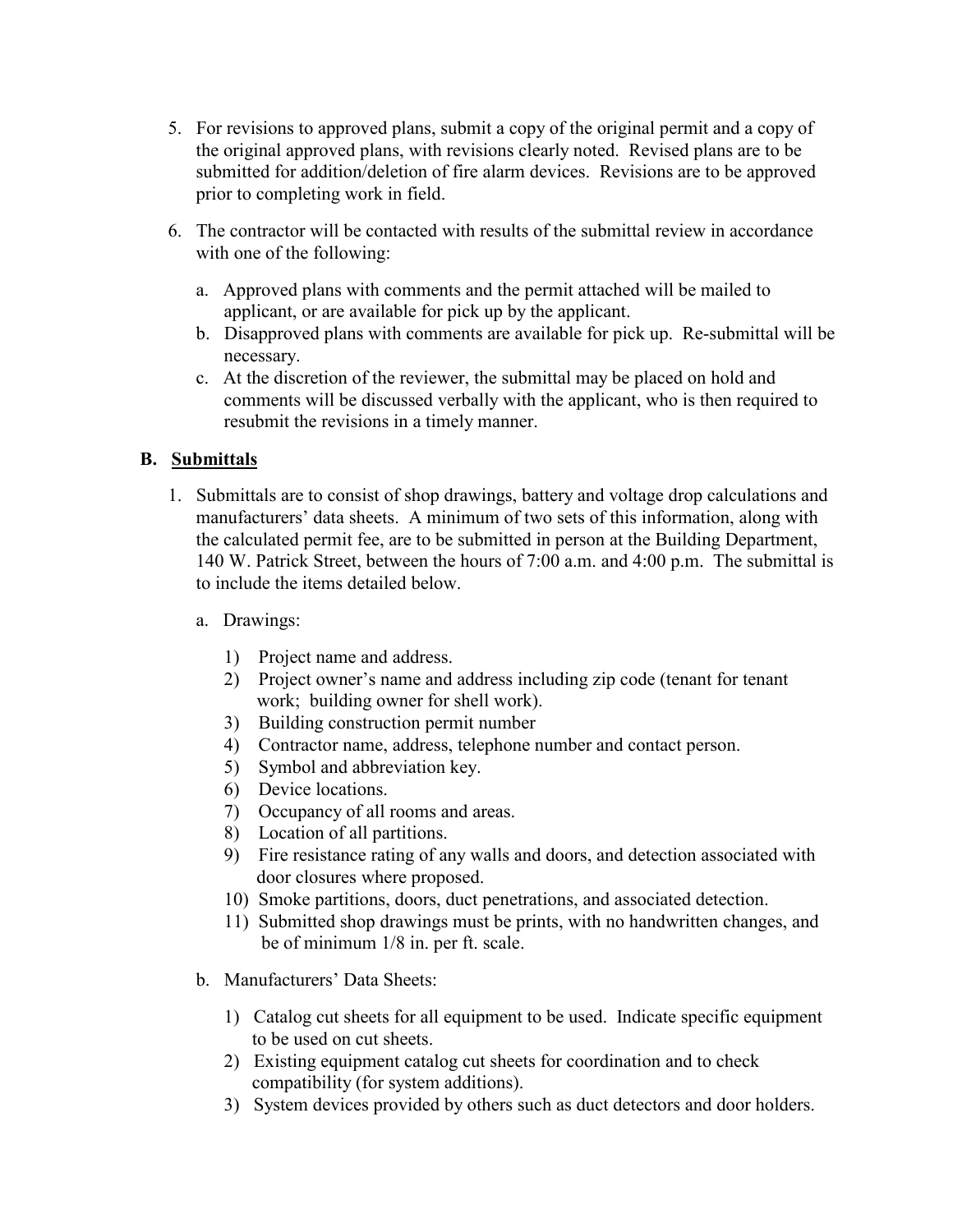- c. Wiring Diagram:
	- 1) Point-to-point diagram showing all terminal connections at devices and panels.
	- 2) Typical circuits or devices may be shown once.
	- 3) Riser Diagram.
	- 4) Devices and panels.
	- 5) Wire counts.
- d. Sequence of Operation:
	- 1) For initiating devices, show all outputs such as audible and visual devices, annunciation, door and damper closure, AHU shutdown, door unlocking, smoke control activation, sprinkler system activation, etc.
- e. Calculations:
	- 1) Battery calculations showing all devices and current draw. Calculations shall include the required alarm and supervision time.
	- 2) Voltage drop calculations.
- 2. The Building Department will review the submittal for compliance with the City of Frederick Fire Prevention Code, and the applicable standards referenced therein, including NFPA 72, National Fire Alarm Code, 2002 edition.
- 3. The Building Department will retain one set of the submittal. The other set(s) will be returned to the applicant and must be maintained at the project site, along with a copy of the review comments. Additional sets may be submitted if the contractor needs additional stamped sets for their records and use.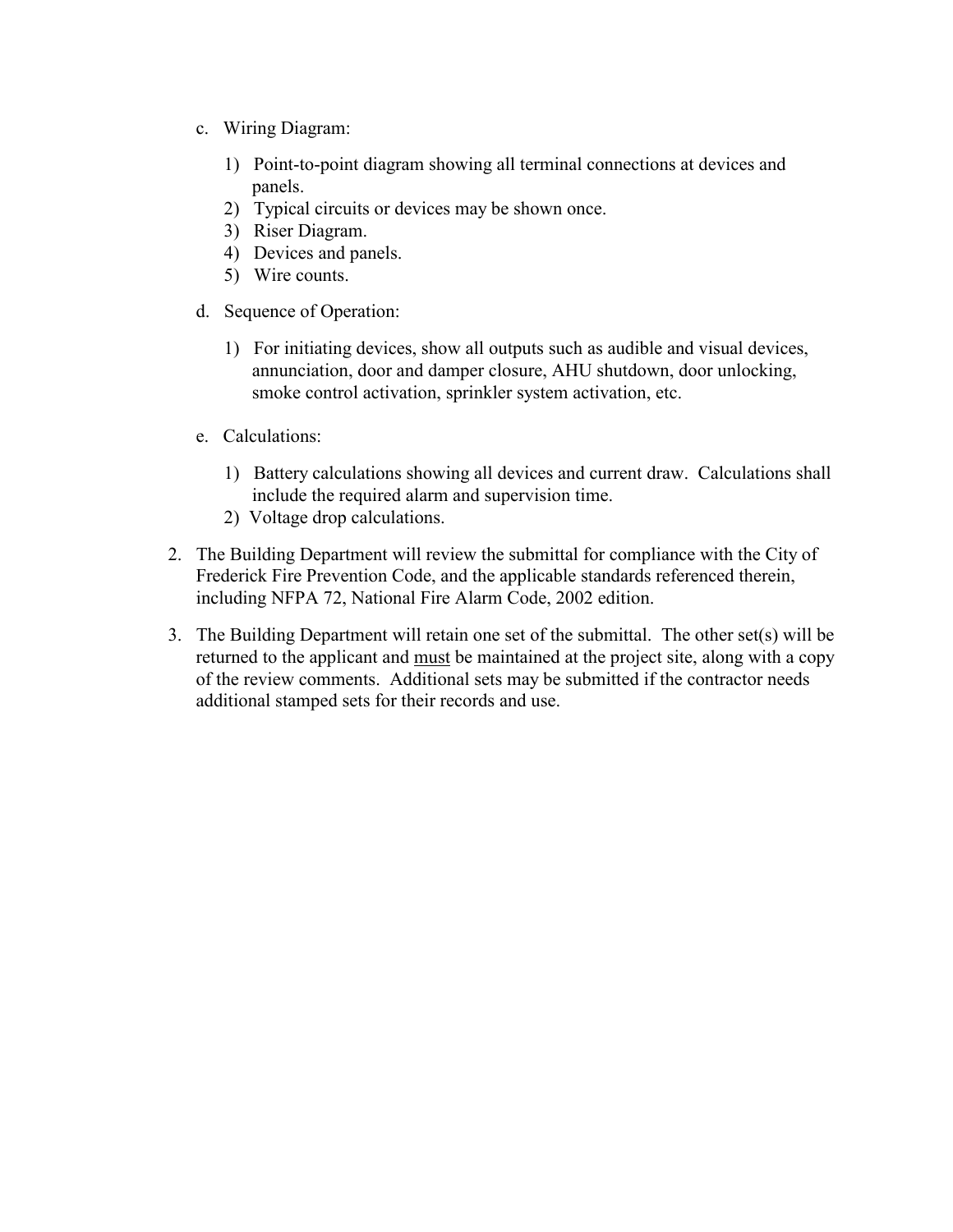| <b>Location of Work:</b>                                                                                                                                                                                                                                                                                                                                                                                                                                                                                                                                                                                                                                                                                                                     |                                    |                      |                                                         |      |    |  |  |  |
|----------------------------------------------------------------------------------------------------------------------------------------------------------------------------------------------------------------------------------------------------------------------------------------------------------------------------------------------------------------------------------------------------------------------------------------------------------------------------------------------------------------------------------------------------------------------------------------------------------------------------------------------------------------------------------------------------------------------------------------------|------------------------------------|----------------------|---------------------------------------------------------|------|----|--|--|--|
| Tenant Name:                                                                                                                                                                                                                                                                                                                                                                                                                                                                                                                                                                                                                                                                                                                                 | Unit #                             |                      | Floor No.                                               |      |    |  |  |  |
| <b>Property Owner:</b>                                                                                                                                                                                                                                                                                                                                                                                                                                                                                                                                                                                                                                                                                                                       |                                    | Daytime Phone #:     |                                                         |      |    |  |  |  |
| <b>Street Address:</b>                                                                                                                                                                                                                                                                                                                                                                                                                                                                                                                                                                                                                                                                                                                       |                                    | FAX#:                |                                                         |      |    |  |  |  |
| City:                                                                                                                                                                                                                                                                                                                                                                                                                                                                                                                                                                                                                                                                                                                                        |                                    | State:               |                                                         | Zip: |    |  |  |  |
| <b>Fire Protection</b><br><b>Contractor:</b>                                                                                                                                                                                                                                                                                                                                                                                                                                                                                                                                                                                                                                                                                                 |                                    |                      | Contractor License #:                                   |      |    |  |  |  |
| <b>Street Address:</b>                                                                                                                                                                                                                                                                                                                                                                                                                                                                                                                                                                                                                                                                                                                       |                                    |                      |                                                         |      |    |  |  |  |
| City:                                                                                                                                                                                                                                                                                                                                                                                                                                                                                                                                                                                                                                                                                                                                        | State:                             |                      |                                                         |      |    |  |  |  |
| <b>Contact Name:</b>                                                                                                                                                                                                                                                                                                                                                                                                                                                                                                                                                                                                                                                                                                                         | Phone:                             |                      | FAX:                                                    |      |    |  |  |  |
| <b>Occupancy Description:</b>                                                                                                                                                                                                                                                                                                                                                                                                                                                                                                                                                                                                                                                                                                                |                                    |                      | <b>Involved SF:</b>                                     |      |    |  |  |  |
| <b>Description of Work:</b>                                                                                                                                                                                                                                                                                                                                                                                                                                                                                                                                                                                                                                                                                                                  |                                    |                      |                                                         |      |    |  |  |  |
| <b>Sprinkler /Standpipe&amp; Water Supply</b>                                                                                                                                                                                                                                                                                                                                                                                                                                                                                                                                                                                                                                                                                                | <b>Fire Alarm Systems</b>          |                      | <b>Other Fire Protection Systems</b>                    |      |    |  |  |  |
| (Check all that apply)                                                                                                                                                                                                                                                                                                                                                                                                                                                                                                                                                                                                                                                                                                                       | (Check all that apply)             |                      | (Check all that apply)                                  |      |    |  |  |  |
| $\Box$<br>New System / Addition                                                                                                                                                                                                                                                                                                                                                                                                                                                                                                                                                                                                                                                                                                              |                                    | □                    | <b>System Modification</b>                              |      |    |  |  |  |
| □ NFPA 13 - SF of Protected Area                                                                                                                                                                                                                                                                                                                                                                                                                                                                                                                                                                                                                                                                                                             |                                    | $\Box$ Smoke Control |                                                         |      |    |  |  |  |
| □ NFPA 13 D - SF of Protected Area                                                                                                                                                                                                                                                                                                                                                                                                                                                                                                                                                                                                                                                                                                           | SF of Protected Area               |                      | $\Box$ Halon, CO <sub>2</sub> , or Clean Agent /Specify |      |    |  |  |  |
| $\Box$ NFPA 13 R - SF of Protected Area                                                                                                                                                                                                                                                                                                                                                                                                                                                                                                                                                                                                                                                                                                      | $\Box$ Manual Stations             |                      | CF of Protected Space                                   |      |    |  |  |  |
|                                                                                                                                                                                                                                                                                                                                                                                                                                                                                                                                                                                                                                                                                                                                              | $\Box$ Automatic Detection         |                      | Lbs of Agent                                            |      |    |  |  |  |
| $\Box$ Dry System                                                                                                                                                                                                                                                                                                                                                                                                                                                                                                                                                                                                                                                                                                                            | $\Box$ Smoke Detectors             |                      | $\Box$ Wet or Dry Chemical                              |      |    |  |  |  |
| □ Foam #Sprinklers ___ # Nozzles ___                                                                                                                                                                                                                                                                                                                                                                                                                                                                                                                                                                                                                                                                                                         | $\Box$ Heat Detectors $\Box$ Horns |                      | Lbs of Agent                                            |      |    |  |  |  |
|                                                                                                                                                                                                                                                                                                                                                                                                                                                                                                                                                                                                                                                                                                                                              | $\Box$ Notification Devices        |                      | $\Box$ *Commercial kitchen hood / vent system           |      |    |  |  |  |
| $\Box$ Fire Pump $\Box$ Fire Line                                                                                                                                                                                                                                                                                                                                                                                                                                                                                                                                                                                                                                                                                                            | $\Box$ Speakers $\Box$ Strobes     |                      | *NOTE: Building Permit Required                         |      |    |  |  |  |
|                                                                                                                                                                                                                                                                                                                                                                                                                                                                                                                                                                                                                                                                                                                                              | □ Other ______________             |                      | $\Box$ Flammable/combustible liquid storage-gallons     |      |    |  |  |  |
|                                                                                                                                                                                                                                                                                                                                                                                                                                                                                                                                                                                                                                                                                                                                              |                                    | $\Box$ Other         |                                                         |      |    |  |  |  |
|                                                                                                                                                                                                                                                                                                                                                                                                                                                                                                                                                                                                                                                                                                                                              | <b>APPLICANT CERTIFICATION</b>     |                      |                                                         |      |    |  |  |  |
| I hereby certify that I am the contractor, or authorized representative of the owner to act in their behalf as the owner's agent to make this Application;<br>that the information given herein is true and correct and that all work being done under this Application will comply with all applicable Federal, State<br>and Local regulations; that work will be in accordance and as indicated on the approved plans, review comments, agreements, specifications, etc., I<br>further understand and agree that plans will be reviewed, inspections made and occupancy certificates issued, however, I assume ultimate<br>responsibility for compliance of all codes, regulations, etc. All fees are non-refundable and non-transferable. |                                    |                      |                                                         |      |    |  |  |  |
| <b>Print Name:</b>                                                                                                                                                                                                                                                                                                                                                                                                                                                                                                                                                                                                                                                                                                                           |                                    | Registration #       |                                                         |      |    |  |  |  |
| <b>SIGNATURE:</b>                                                                                                                                                                                                                                                                                                                                                                                                                                                                                                                                                                                                                                                                                                                            |                                    |                      | Date:                                                   |      |    |  |  |  |
| FAX:<br>Phone:                                                                                                                                                                                                                                                                                                                                                                                                                                                                                                                                                                                                                                                                                                                               |                                    | E-Mail:              |                                                         |      |    |  |  |  |
|                                                                                                                                                                                                                                                                                                                                                                                                                                                                                                                                                                                                                                                                                                                                              |                                    |                      | <b>Total Fee Paid</b>                                   |      | \$ |  |  |  |
| Date Paid:<br>Rec'd by:                                                                                                                                                                                                                                                                                                                                                                                                                                                                                                                                                                                                                                                                                                                      | <b>Payment Method:</b>             |                      |                                                         |      |    |  |  |  |
|                                                                                                                                                                                                                                                                                                                                                                                                                                                                                                                                                                                                                                                                                                                                              | <u>PERMIT APPROVAL</u>             |                      |                                                         |      |    |  |  |  |

FPS Application #

Building Permit #

# **BUILDING DEPARTMENT**

140 W. Patrick Street, Frederick MD 21701 301-600-3814 \* FAX 301-600-3826 www.cityoffrederick.com

erick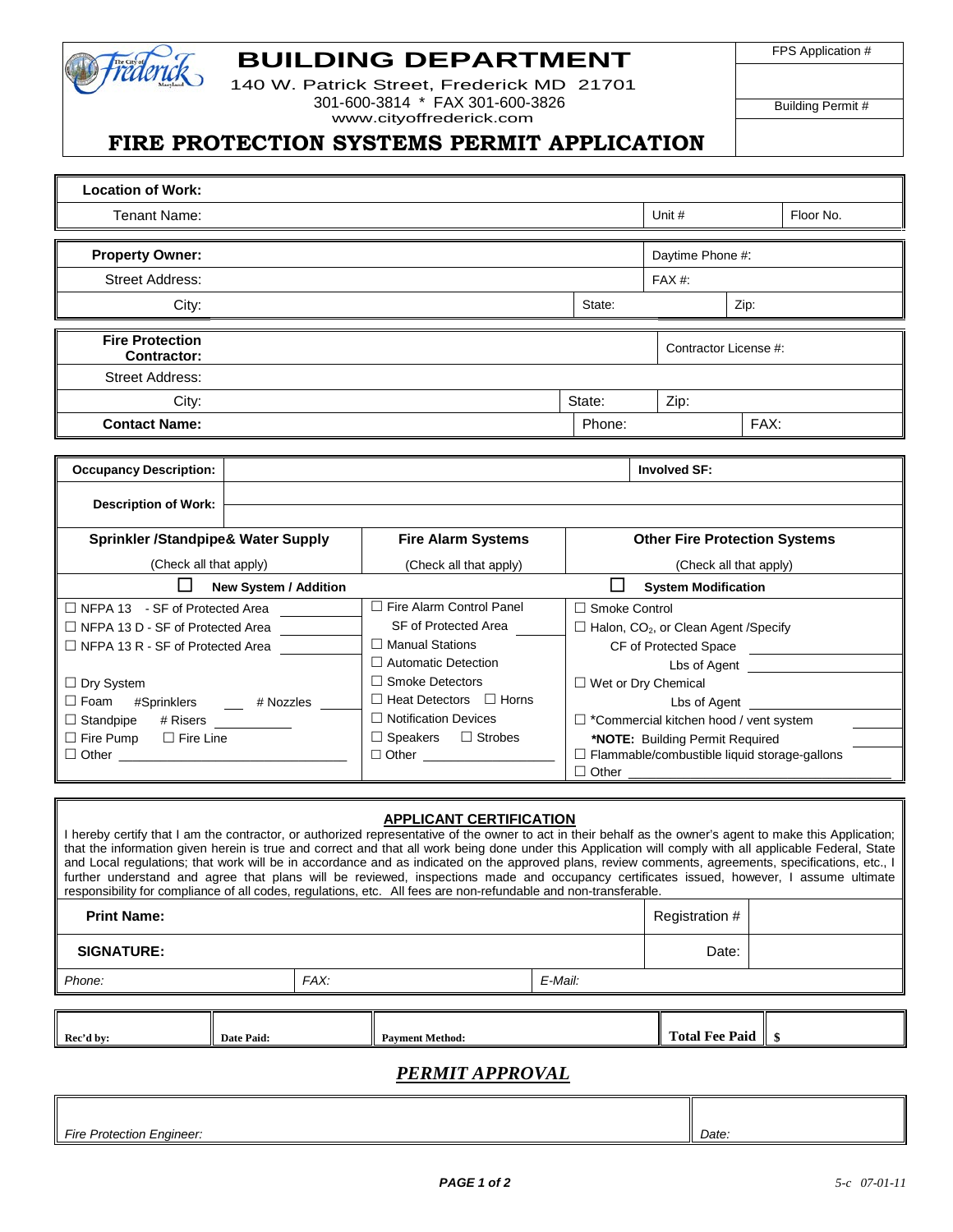## **FIRE PROTECTION SYSTEMS PERMIT APPLICATION**

### **Fee Calculations**

## This application is for a:  $\Box$  NEW SYSTEM / ADDITION  $\Box$  SYSTEM MODIFICATION

| <b>SYSTEM TYPE</b>                                                                                                                              | <b>Unit of</b><br><b>Measure</b> | Qty | Cost<br>Each | <b>Sub-Total</b>                            |                  | <b>Minimum</b><br>Fee             | <b>TOTAL</b><br><b>COST</b> |
|-------------------------------------------------------------------------------------------------------------------------------------------------|----------------------------------|-----|--------------|---------------------------------------------|------------------|-----------------------------------|-----------------------------|
| Sprinkler and Combined Sprinkler/<br><b>Standpipe Systems</b>                                                                                   | s.f.                             |     | \$<br>0.08   | \$                                          | <b>OR</b>        | \$<br>300.00                      | \$                          |
| <b>Standpipe Systems</b>                                                                                                                        | each                             |     | \$400.00     | \$                                          |                  |                                   | \$                          |
| <b>Basement Finish-outs for Sprinkler Permits</b>                                                                                               | each                             |     | \$100.00     | \$                                          |                  |                                   | \$                          |
| Fire Alarm and Detection Systems                                                                                                                | s.f.                             |     | 0.04<br>\$   | $\boldsymbol{\mathsf{S}}$<br>$\blacksquare$ | OR <sup>1</sup>  | $\sqrt[6]{\frac{1}{2}}$<br>300.00 | \$                          |
| <b>Fire Pumps</b>                                                                                                                               | each                             |     | \$800.00     | \$<br>$\overline{a}$                        |                  |                                   | \$                          |
| Kitchen Hood Suppression Systems                                                                                                                | each                             |     | \$400.00     | $\boldsymbol{\mathsf{S}}$                   |                  |                                   | \$                          |
| <b>Gaseous/Chemical Extinguishing Systems</b>                                                                                                   |                                  |     |              |                                             |                  |                                   |                             |
| Per Ib. extinguish agent                                                                                                                        | lb.                              |     | \$<br>4.00   | \$<br>$\overline{\phantom{a}}$              | OR               | $\sqrt[6]{\frac{1}{2}}$<br>300.00 | \$<br>$\blacksquare$        |
| (n/c for agent reserve supply)<br><b>OR</b>                                                                                                     |                                  |     |              |                                             |                  |                                   |                             |
| Per 30,000 c.f. of protected space<br>□                                                                                                         | unit                             |     | \$300.00     | \$<br>$\mathbf{r}$                          | OR               | $\sqrt[6]{3}$<br>300.00           | $\boldsymbol{\mathsf{S}}$   |
| c.f. $\div$ 30,000 = ________ units<br><b>OR</b>                                                                                                |                                  |     |              |                                             |                  |                                   |                             |
| $\Box$ Per each wet chemical system                                                                                                             | each                             |     | \$300.00     | \$                                          | OR <sub>\$</sub> | 300.00                            | $\sqrt[6]{\frac{1}{2}}$     |
| <b>Foam Systems</b><br>Sprinklers for water/foam system<br>Nozzles or applicator devices<br><b>TOTAL</b>                                        | each                             |     | \$<br>8.00   | \$                                          | <b>OR</b>        | \$<br>300.00                      | \$                          |
| <b>Smoke Control System</b><br>(Cost per 50,000 c.f. of volume of<br>protected/controlled space)                                                | unit                             |     | \$300.00     | \$                                          | <b>OR</b>        | \$<br>300.00                      | \$                          |
| Flammable or Combustible Liquid/Gas<br>Storage Tanks (Exception: Tanks used to<br>provide fuel to heat or other utility service to<br>building) | gallon                           |     | 0.08<br>\$   | \$                                          | <b>OR</b>        | \$<br>300.00                      | \$                          |
| Outside Storage of Flammable or<br><b>Combustible Materials</b>                                                                                 | each                             |     | \$300.00     | \$<br>$\overline{\phantom{a}}$              |                  |                                   | \$                          |
| <b>Technical Assistance</b><br>- Fire Plans Reviewer or Fire Inspector                                                                          | each                             |     | \$75.00      | \$<br>$\sim$                                |                  |                                   | \$                          |
|                                                                                                                                                 |                                  |     |              | <b>TOTAL FEE DUE</b>                        |                  |                                   | \$                          |

**\*RE-INSPECTION FEES:** For any permitted work, a re-inspection fee may be charged when inspections are not ready, an inspector is unable to gain entry or when an inspection fails and re-inspection is necessary. Fee is required to be paid **PRIOR** to any re-inspection being performed.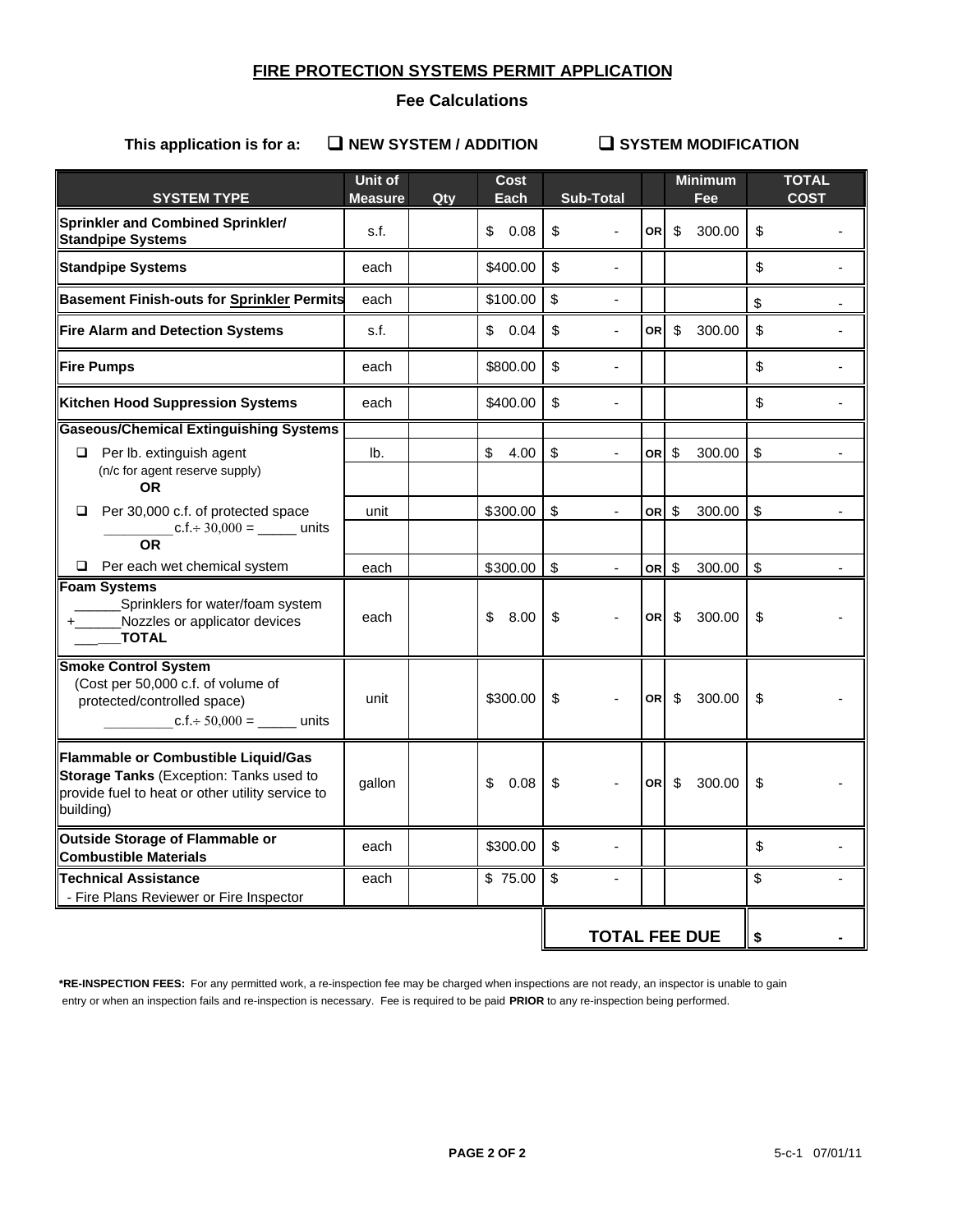

# Fire Protection Permit Testing & Inspection Procedures Effective 11/1/99 (Updated 02/21/06)

# I. Sprinkler, Standpipe and Fire Pump Permits

# A. Testing and Inspection

- 1. The following tests and inspections are required to be completed by the Building Department.
- 2. A hydrostatic test is required for all sprinkler/standpipe system piping. This test is to be scheduled with the Building Department after framing is in place and prior to close-in of walls and ceilings, and prior to scheduling a close-in building inspection see exception below. The contractor is to prepare for the test (i.e., develop the required pressure) a minimum of two hours prior to the inspection time. In conjunction with the test, an inspection will be performed of the installed system, including piping, hangers, firestopping, etc.
- 3. Sprinkler systems in townhouses, condominiums and apartments require a building inspection for attic areas prior to close-in and prior to the sprinkler hydrostatic test and inspection. This will allow the building inspector to evaluate attics prior to insulation being installed for protection of attic sprinkler piping.
- 4. A final sprinkler/standpipe inspection/acceptance test is required upon completion of walls and ceilings, including painting, light fixtures, etc., and installation and adjustment of all sprinklers, and prior to scheduling a final building inspection. Acceptance testing will be conducted in accordance with applicable NFPA standards. The installing contractor is to provide the completed Contractor's Material and Test Certificate for Aboveground Piping at the time of final inspection.
- 5. A fire pump, if installed, will also be tested at the time of final inspection.
- 6. It is the responsibility of the installing contractor to request an inspection. Requests can be made at 301-600-3827. Requests for inspections must be made between the hours of 7:00 a.m. to 9:00 a.m. to receive a same day inspection.
- 7. Re-inspection fees will be charged in accordance with the adopted fire code fee schedule.
- 8. Inspections and testing are required to be successfully completed prior to issuance of a Certificate of Occupancy.